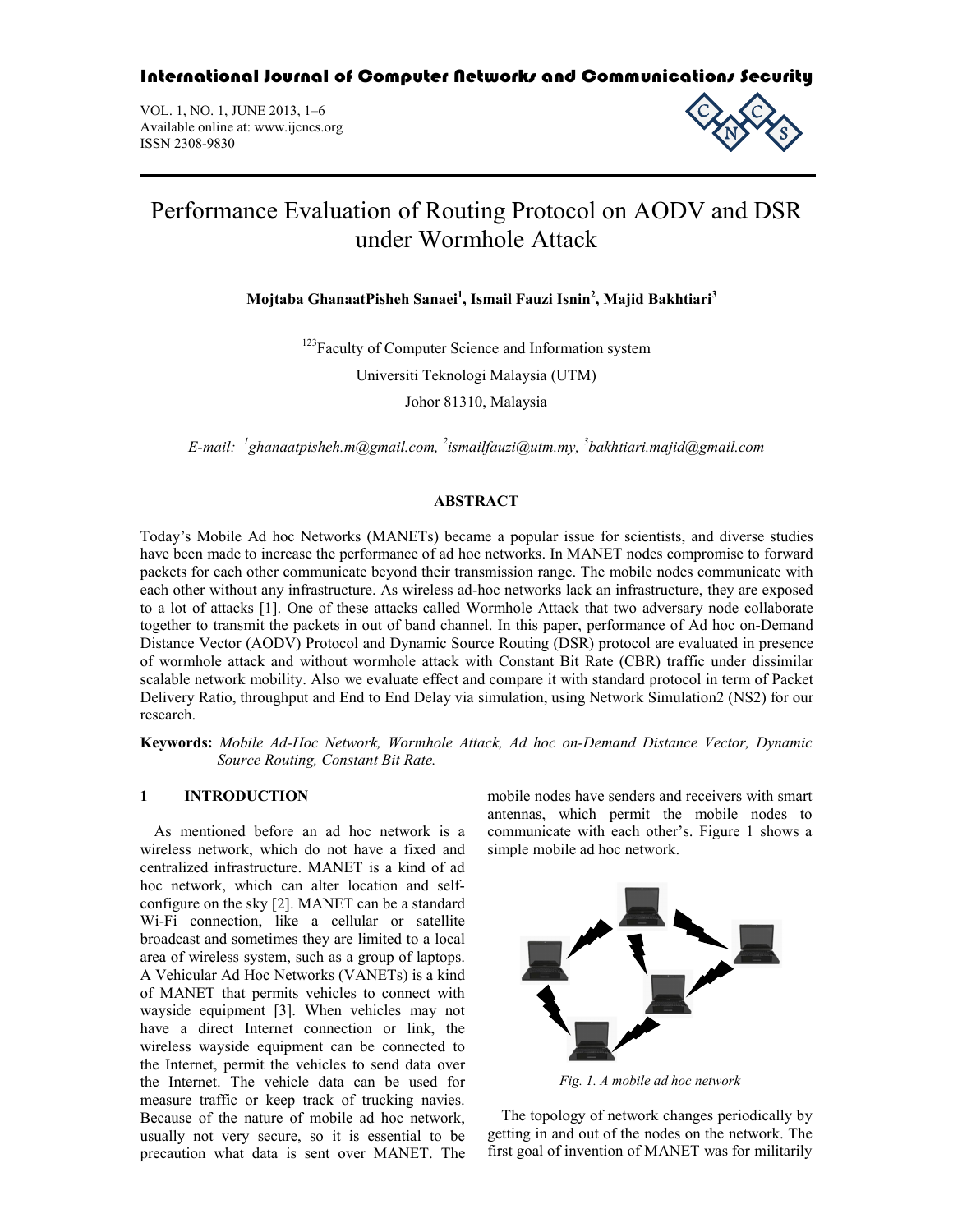2

and healthy purposes, but now it's used in many area. Such as data collection in some zone, disaster hit regions and in salvation missions [4].

Many security methods were introduced by researchers in MANET, because the existence of critical and important issues in this type of network. Nodes in MANETS lose much energy like battery power by attaching in and out with junction to wireless network [5]. The main goal of developing the ad-hoc routing protocols is to confronting with the dynamic nature of MANET. The efficiency of routing protocol can be specified by the energy consumption. Battery power is used during routing traffic and joining a node in a network as well.

Basically routing protocols are categorized to three types, reactive, proactive and hybrid routing protocol. Proactive routing protocol is table-driven verses reactive routing protocol is on-demand protocol [6]. DSR and AODV both are reactive routing protocol, but they have differences with each other. In AODV routing a source node initiate routing protocol but in DSR routing a route cache is kept, and due to this over head of memory increases. In AODV routing protocol every node maintain the routing table and each routing table involve of next node information for a route to the sink. The intermediate nodes between the sender and receiver are responsible for discovering a nearest and fresh route to the destination in route detection process. In routing attack, malicious node immediately replies to these path discovery processes giving incorrect Information of having a nearest path to destination. Source node supposes that sending data packets through legitimate route; In fact packets forwarding via two malicious node that collaborate together to send data packet to destination through out-of-band channel [7].

#### **2 OVERVIEW ON AODV AND DSR ROUTING PROTOCOL**

 In this section we are going to explain two popular reactive protocols on mobile ad hoc network [8].

# *2.1 Ad hoc on-Demand Distance Vector (AODV) Protocol*

AODV routing is a routing protocol for mobile ad hoc network (MANETs) and other wireless ad-hoc network. It is a reactive routing protocol, meaning that it establishes a route to a destination node only on demand [9]. For sending the packet to destination, it broadcast request packet to neighbors, also this neighbors re-broadcast that packet to their neighbors. This possess will continues until the packet reached to the destination. Upon the destination received the first request packet from the source node, it send a reply packet to source node following the reverse path [10]. Also all intermediate nodes set up forward path entries in their table. When the fault happened in any link to a node, the neighboring nodes forward path fault to all neighbors that utilizing the link. This is a gol of the discovery packet to find the broken link. The weakens of AODV is vulnerable to worm hole attack [7]. It is possible the request packet forwarded to destination nod faster as other path, when two colluding nodes using high speed channel to send the packet. Base on this routing protocol, the destination node drop all later request packets received, even they are received from trusted node. Therefore the destination selects the false path through wormhole for replay packet. In contrast, the most common routing protocols of the Internet are proactive, meaning they find routing paths independently of the usage of the paths like DSR.

#### *2.2 Dynamic Source Routing (DSR) protocol*

DSR is a reactive routing protocol as send the packet to destination to discover address of route. This routing needs source route maintenance, while the use of route, it is needed to monitor the process of the route and notify the sender of any mistake [11]. It is weak against wormhole attack and DoS attack could be occurred at the destination. This routing protocol needs to forwarding of only the first RREQ packets received by it and will drop other RREQ packets for the same route. This RREQ packet includes some information about intermediate nodes and the hop count. The route used to send data packet, when the route discovered. According to wormhole attack, that uses fast channel for forwarding the message, the RREQ packet through them will receive to destination faster than other paths. This result will be from a wormhole route to be discovered as the route to destination nod. The packet may be selectively or fully dropped by the wormhole attacker resulting permanent DoS attack at the destination node.

## **3 WORMHOLE ATTACK ON MANET**

The mobile ad hoc networks faced to many securities threats [12]. These threats can destroy or interrupt the normal performance of the networks. Wormhole attack is one of these threats that happen by two or more malisons node. This kind of attack done by two malicious nodes in which the first malicious node eavesdrop or listen in packets at one area and then send them by tunnel to second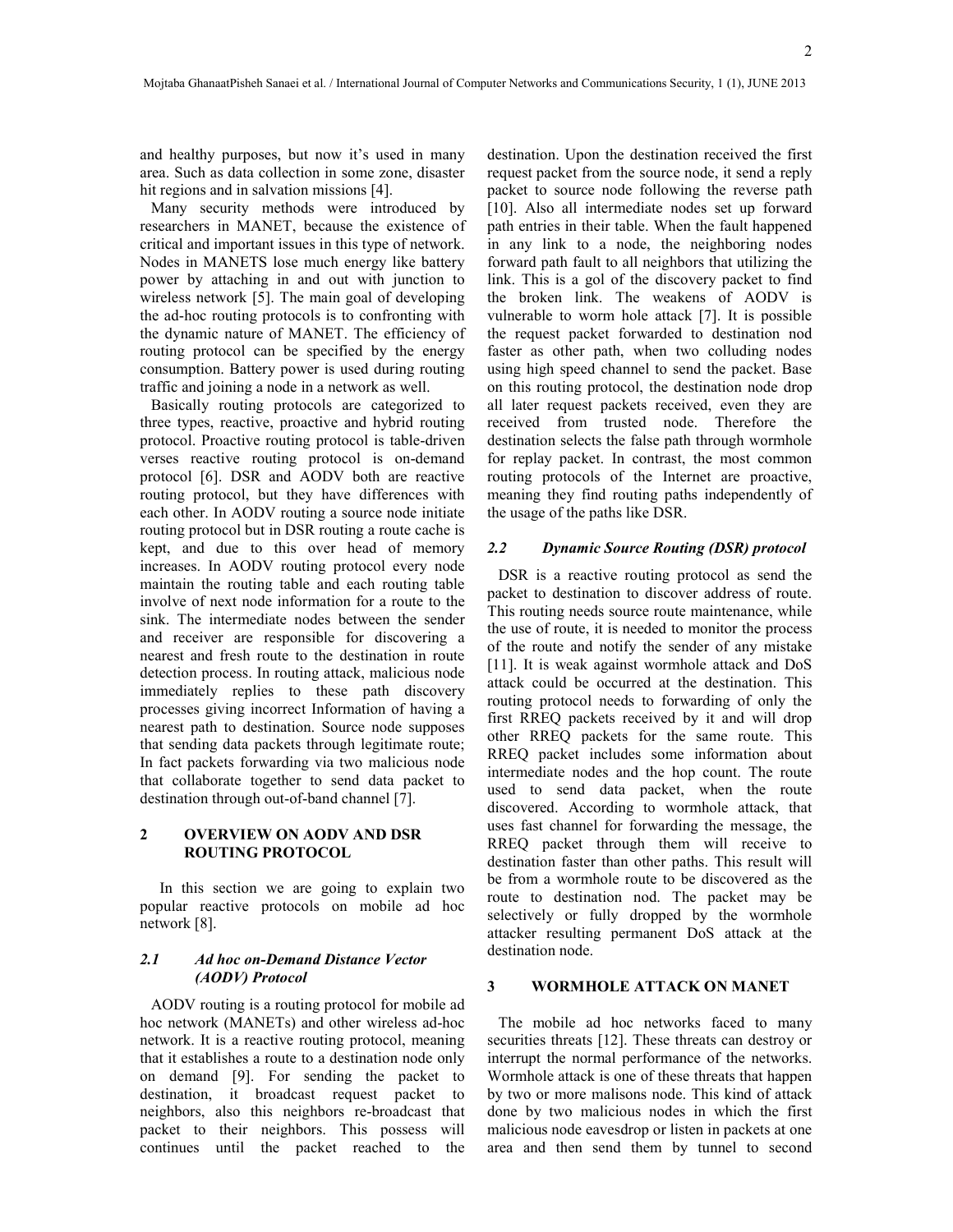malicious node in other area [13]. Forwarding data packet between this two or more adversary node occurred via directional wireless connection or direct wired connection.

For example in Figure 2, the source node (S) sends packets to destination node (D) through two routes. In first route the packet is sent to destination by five nodes that we call normal path (A-B-C-D) and the second route is wormhole path, which packet are sent to destination by three nodes (W1- W2-D). When the packets transmit through node W1, the data eavesdropped by the adversary, it means nodes W1 and W2 can catch data packet and tunneled the data to node (D) very fast, before other rote deliver their packet to node D, therefor the packets from legitimate routes dropped and wormhole path chosen for transferring data packet between source and destination.



*Fig. 2. A simple wormhole attack*

#### **4 SIMULATION PARAMETERS**

The simulation implemented by Network Simulation 2 (NS2) [14], to simulate mobile ad hoc network circumference. We accomplish the random waypoint motion model for our simulation, in which the node starts at accidental position, waits for the pause time, and then goes to another accidental position with the 0 m/s to the maximum simulation speed. The size of each packet is 512 bytes and a forwarding rate of 3 packets per sec [15]. The simulation parameters are shown in Table 1.

| <b>Simulation Parameters</b> | Value           |
|------------------------------|-----------------|
| Routing Protocol             | AODV, DSR       |
| Application traffic          | <b>CBR</b>      |
| Number of Nodes              | 30              |
| Transmission range           | $200 \text{ m}$ |

| Table 1: Simulation Parameter Value |  |
|-------------------------------------|--|
|                                     |  |

| Transmission rate         | 3 packets/sec               |
|---------------------------|-----------------------------|
| Packet Size(bytes)        | 512                         |
| Number of malicious nodes | $\mathcal{D}_{\mathcal{A}}$ |
| Pause time                | 10 <sub>s</sub>             |
| <b>Simulation Time</b>    | 1000 s                      |
| Simulation area(m2)       | 500*500                     |
| Type of Attack            | Wormhole                    |

### **5 RESULTS AND DISCUSSIONS**

We have used three parameters for assessing the execution of two on demand reactive, AODV and DSR, routing protocols.

#### *5.1 Evaluation without attack*

According to mobility of nodes and the size of network, the overall performance of the protocols can be compared in conditions of three parameters:

## *5.1.1 Packet Delivery Ratio (PDR)*

The PDR can be estimated as the ratio of the number of delivered data packet to the destination and the number of data packets that are sent by the source. Figure 3 shows as the count of node increase it gets better because contingency of route breakage decrease. For calculating the PDR the following formula can be used:

$$
PRD = \frac{\sum \text{ Count of packet receive}}{\sum \text{ Count of packet send}} (1)
$$



*Fig. 3. Packet Delivery Ratio*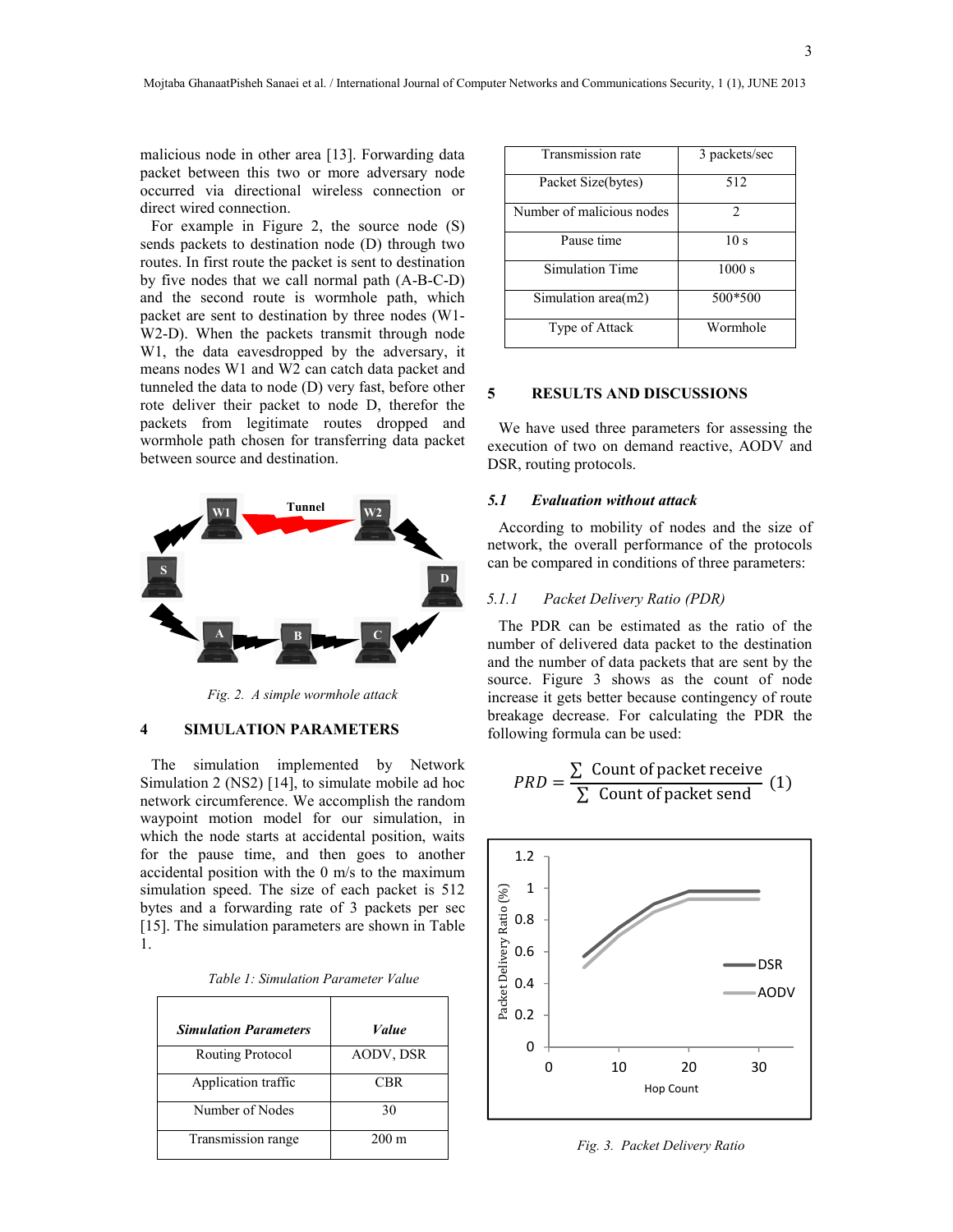# *5.1.2 End to End Delay of data packets (E2ED)*

E2ED is the average time that taken by a data packet to arrive in the sink. It contains the queue in data packet forwarding and the delay caused by path discovery process. Only the data packets are counted that successfully received by destination.

To calculate the E2ED, we need the time difference between the packets were sent and received, and then we should divided them to the total time difference over the total count of packets. For estimating the E2ED the following formula can be used:

$$
E2ED = \frac{\sum \text{Arrive time - Send time}}{\sum \text{Count of connections}} (2)
$$



*Fig. 4. End 2 End Delay*

# *5.1.3 Throughput*

The average rate of successful packet delivery over a communication channel called throughput. The throughput is usually measured in bit/s or data packets/sec. From below graph we can analyze as count of node growth in network throughput gets better.



*Fig. 5. Throughput*

#### *5.2 Evaluation without attack*

And now, performance of the protocols in terms of three parameters with attack:

## *5.2.1 Packet Delivery Ratio (PDR)*

In low traffic mode AODV protocol delivers approximately 90 percent of data packets, but the packet loss begins when the number of nodes goes up. DSR routing show short efficiently than AODV when count of nodes are low, but when network load increment PDR of DSR degraded faster compared with AODV.



*Fig. 6. Packet Delivery Ratio*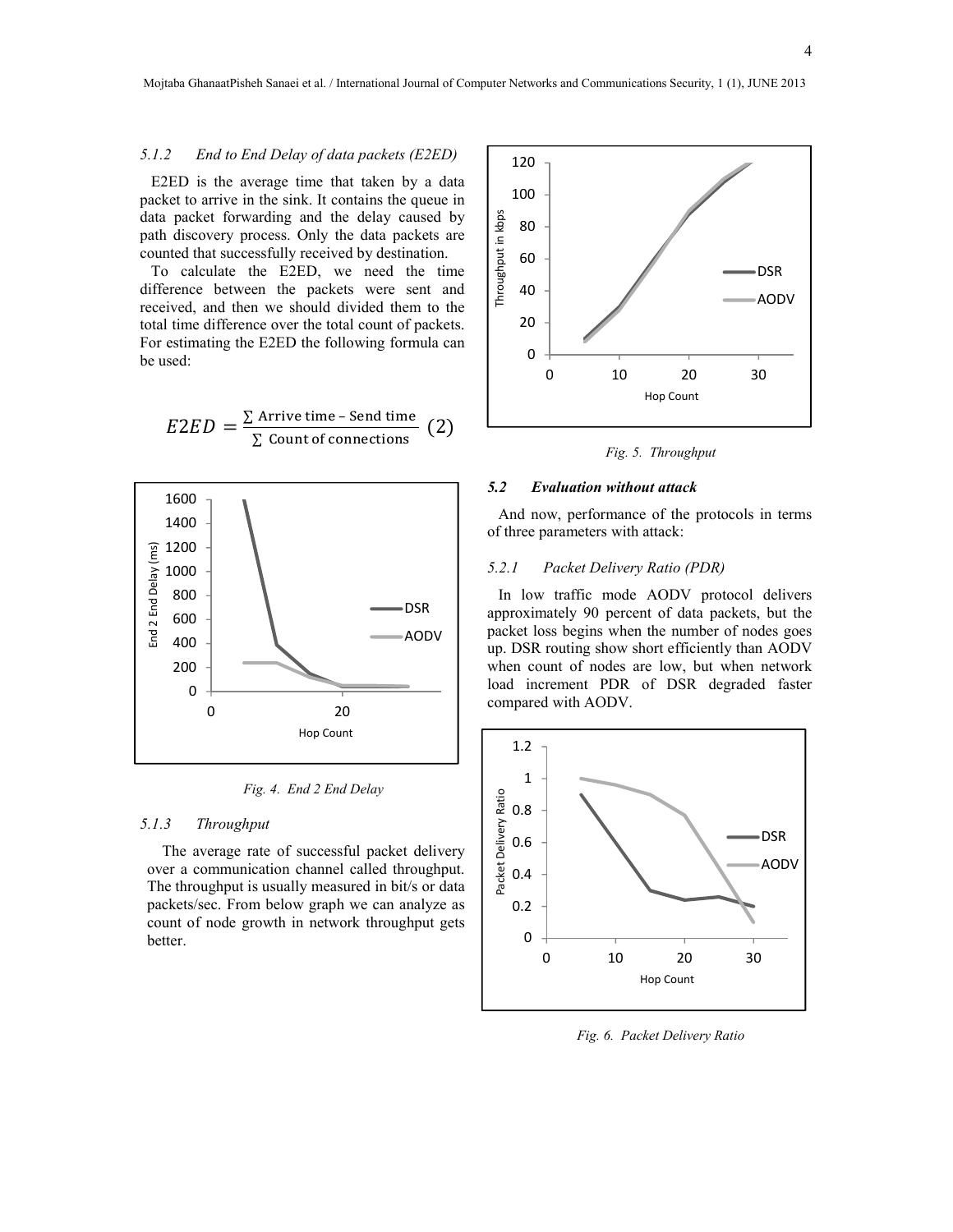#### *5.2.2 End to End Delay of data packets (E2ED)*

In Figure 7 the average of E2ED is low. Base on AODV protocol, only one route that is shortest route for transfer data packet, but DSR use more than one route which makes more delay as it is not always using shortest path for to delivery packet from sender node to sink node due to this reason average E2ED for AODV is low compared with DSR.



*Fig. 7. Average End 2 End Delay*

#### *5.2.3 Throughput*

According to AODV routing, it uses only one path to transfer packet as long as path fails. After failure, it starts again for finding a new path between source and destination by discovery process. Utilizing only one path for sending packets from source to destination makes short change in delay which will with lead to short throughput. Figure 8 show that Throughput is always high in DSR, because of using more than one path to delivery packets from source to destination, unlike AODV protocol. These different paths make change in delay to forwarding the packet, due to this issue gain considerable throughput in case of DSR. For AODV and DSR protocols throughput increases when count of node increases.



*Fig. 8. Throughput*

## **6 CONCLUSION**

In this research paper we generally analysis the perform-ance of two On-Demand routing protocols DSR and AODV on the basis of average End 2 End delay, Packet Delivery Ratio and throughput. We have simulated our work with malicious node and without malicious node on ad hoc network. Also we used CBR for our traffic para-meters. Du mobility of nodes we chose random way point model with CBR traffic sources. AODV is gives better performance than DSR for Average End 2 End delay and when node density is low. Based on our analysis and research, the DSR routing is vulnerable to wormhole attack than AODV.

#### **7 REFERENCES**

- [1] Sanaei, Mojtaba GhanaatPisheh, Babak Emami Abarghouei, Hadi Zamani, Miranda Dabiranzohouri. "An Overview on Wormhole Attack Detection in Ad-hoc Networks." Journal of Theoretical and Applied Information Technology. 52, no. 2, June 2013.
- [2] Sanaei, Mojtaba GhanaatPisheh, Babak Emami Abarghouei, and Hadi Zamani. "Performance Analysis of SRTLD and BIOSARP Protocols in Wireless Sensor Networks." International Journal 3, no. 4 (2013).